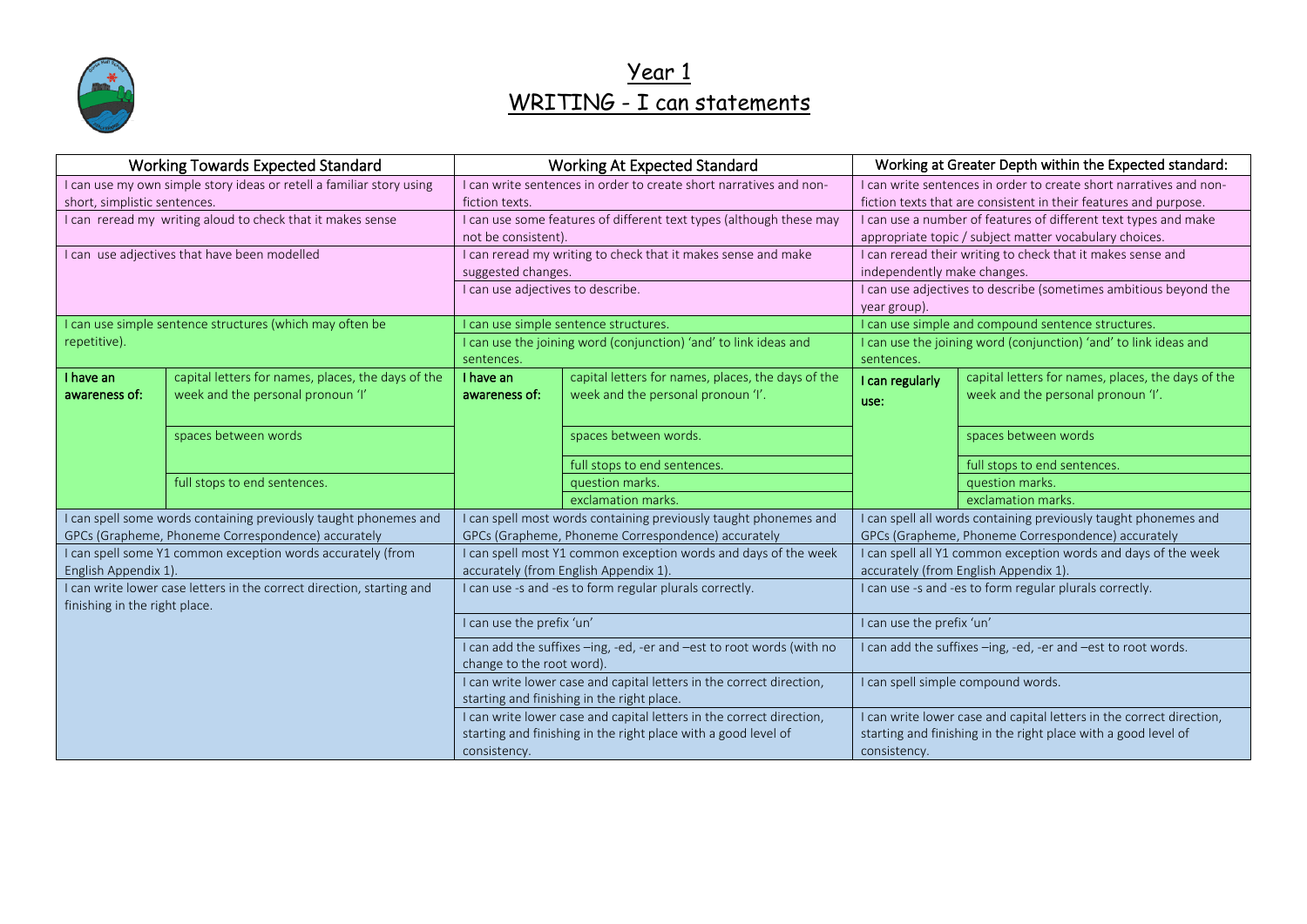

# Year 2 WRITING - I can statements

| <b>Working Towards Expected Standard</b>                                                             | <b>Working At Expected Standard</b>                                                                                                 | Working at Greater Depth within the Expected standard:                                                                                        |                                                                         |
|------------------------------------------------------------------------------------------------------|-------------------------------------------------------------------------------------------------------------------------------------|-----------------------------------------------------------------------------------------------------------------------------------------------|-------------------------------------------------------------------------|
| I can write sentences that are sequenced to form a short narrative<br>(real or fictional)            | can write simple, coherent narratives about personal experiences<br>and those of others (real or fictional)                         | I can write effectively and coherently for different purposes,<br>drawing on my reading to inform the vocabulary and grammar of<br>my writing |                                                                         |
|                                                                                                      | I can write about real events, recording these simply and clearly                                                                   | corrections to their own writing                                                                                                              | I can make simple additions, revisions and proof-reading                |
| I can demarcate some sentences with capital letters and full stops                                   | I can demarcate most sentences in my writing with capital letters                                                                   | I can use the                                                                                                                                 | Commas to separate items in a list                                      |
|                                                                                                      | and full stops                                                                                                                      | punctuation taught                                                                                                                            |                                                                         |
|                                                                                                      | I can use question marks correctly when required                                                                                    | at key stage 1 mostly                                                                                                                         |                                                                         |
|                                                                                                      | I can use present and past tense mostly correctly and consistently                                                                  | correctly including:                                                                                                                          | Apostrophes to mark singular possession in                              |
|                                                                                                      | I can use co-ordination (e.g. or / and / but)                                                                                       |                                                                                                                                               | nouns and contractions                                                  |
|                                                                                                      | I can use some subordination (e.g. when / if / that / because) to<br>join clauses                                                   |                                                                                                                                               |                                                                         |
| I can segment spoken words into phonemes and represent these by                                      | can segment spoken words into phonemes and represent these                                                                          | I can spell most common exception words                                                                                                       |                                                                         |
| graphemes, spelling some words correctly and making phonically-                                      | by graphemes, spelling many of these words correctly and making                                                                     |                                                                                                                                               |                                                                         |
| plausible attempts at others                                                                         | phonically-plausible attempts at others                                                                                             |                                                                                                                                               |                                                                         |
| I can spell some common exception words                                                              | I can spell many common exception words                                                                                             | $-$ ment, $-$ ness, $-ful$ , $-$ less, $-ly$ <sup>*</sup>                                                                                     | I can add suffixes to spell most words correctly in their writing (e.g. |
| I can form lower-case letters in the correct direction, starting and<br>finishing in the right place | I can form capital letters and digits of the correct size, orientation<br>and relationship to one another and to lower-case letters | letters.                                                                                                                                      | I can use the diagonal and horizontal strokes needed to join some       |
| I can form lower-case letters of the correct size relative to one                                    | I can use spacing between words that reflects the size of the                                                                       |                                                                                                                                               |                                                                         |
| another in some of my writing                                                                        | letters.                                                                                                                            |                                                                                                                                               |                                                                         |
| I can use spacing between words.                                                                     |                                                                                                                                     |                                                                                                                                               |                                                                         |
|                                                                                                      |                                                                                                                                     |                                                                                                                                               |                                                                         |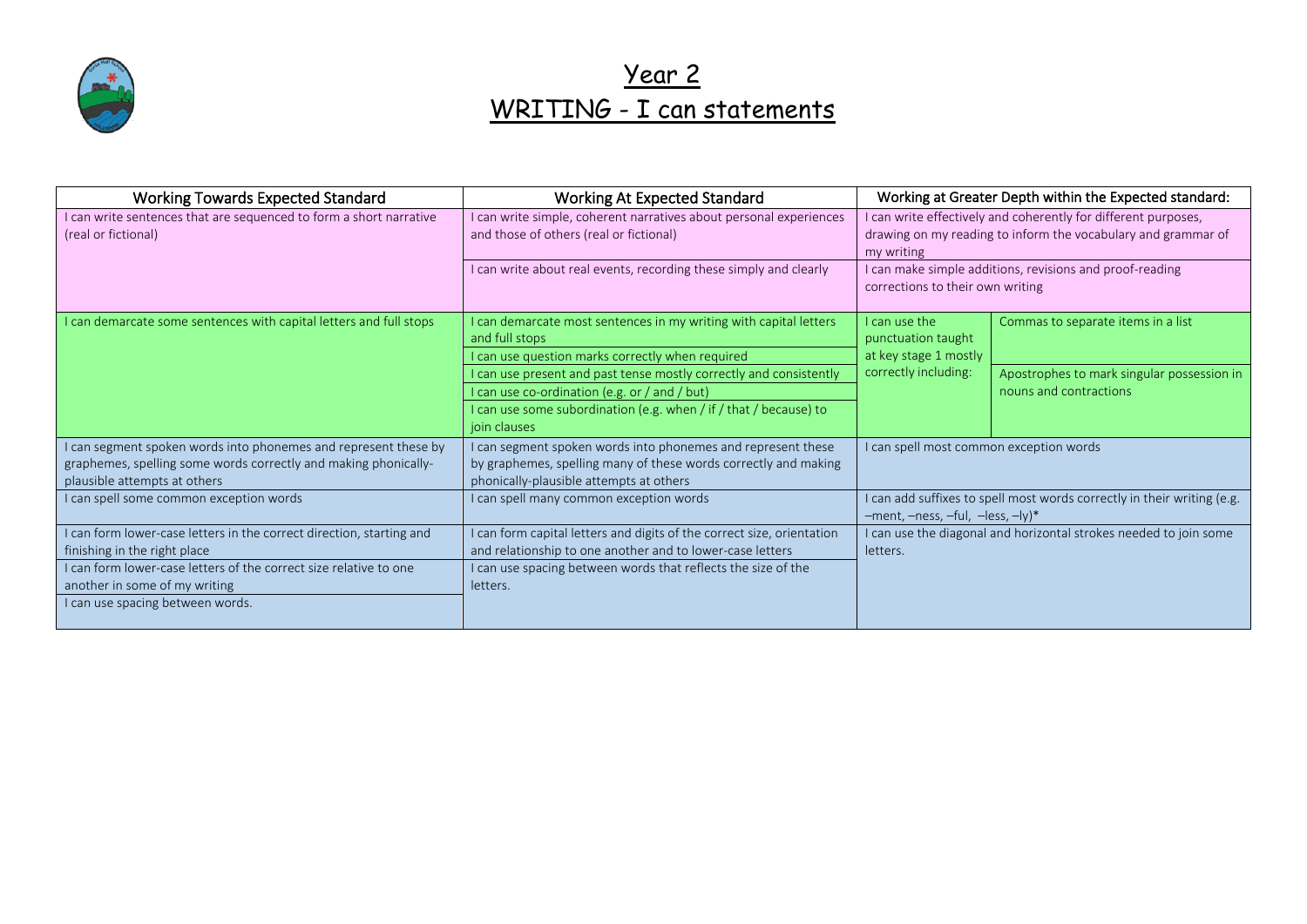

## Year 3 WRITING - I can statements

|                                                                                           | <b>Working Towards Expected Standard</b>                    | <b>Working At Expected Standard</b>                                                                                            | Working at Greater Depth within the Expected<br>standard:                                            |
|-------------------------------------------------------------------------------------------|-------------------------------------------------------------|--------------------------------------------------------------------------------------------------------------------------------|------------------------------------------------------------------------------------------------------|
| I can rehearse orally my ideas for writing and record my ideas using a                    |                                                             | I can begin to use ideas from my own reading and modelled                                                                      | I can plan and write with an understanding of purpose and                                            |
| modelled planning format.<br>I can demonstrate some understanding of purpose and audience |                                                             | examples to plan my writing.<br>I can demonstrate an increasing understanding of purpose and                                   | audience.<br>I can use the structure of several text types (including the use of                     |
| (although this may not be sustained).                                                     |                                                             | audience.                                                                                                                      | simple layout devices in non-fiction).                                                               |
| I can use the simple structure of a wider range of text types.                            |                                                             | I can begin to use the structure of a wider range of text types<br>(including the use of simple layout devices in non-fiction) | I can proof-read my own and others' work to check for errors,<br>suggesting and making improvements. |
| I can proof-read my work to check for errors and make simple                              |                                                             | I can proof-read my own and others' work to check for errors with                                                              | I can make deliberate ambitious word choices to add detail, effect                                   |
| improvements with guidance.                                                               |                                                             | increasing accuracy, and make improvements.                                                                                    | and to engage the reader.                                                                            |
| I can make more ambitious word choices (often reflecting those                            |                                                             | I can make deliberate ambitious word choices to add detail.                                                                    | I can create settings, characters and plot in narratives.                                            |
| modelled by a teacher).                                                                   |                                                             | I can begin to create settings, characters and plot in narratives                                                              | I can organise their writing into paragraphs around a theme.                                         |
|                                                                                           |                                                             | I can begin to organise their writing into paragraphs around a<br>theme.                                                       |                                                                                                      |
| I can usually maintain the correct tense (including the progressive                       |                                                             | I can maintain the correct tense (including present perfect tense)                                                             | I can maintain the correct tense (including present perfect tense)                                   |
| form).                                                                                    |                                                             | throughout a piece of writing.                                                                                                 | throughout a piece of writing with accurate subject/verb<br>agreement.                               |
| I can use the full range of                                                               | full stops, capital letters,                                | I can use the full range of punctuation from previous year groups.                                                             | I can use the full range of punctuation from previous year groups.                                   |
| punctuation from previous year                                                            | question marks and exclamation                              |                                                                                                                                |                                                                                                      |
| groups including                                                                          | marks.                                                      |                                                                                                                                |                                                                                                      |
|                                                                                           | commas within lists.                                        | I can use inverted commas in direct speech.                                                                                    | I can punctuate direct speech accurately, including the use of<br>inverted commas.                   |
|                                                                                           | apostrophes to show possession<br>and to form contractions. | I can use subordinate clauses.                                                                                                 | I can use subordinate clauses (sometimes in varied positions).                                       |
| I can begin to add inverted commas to mark direct speech (may not                         |                                                             | I can begin to use conjunctions, adverbs and prepositions to show                                                              | I can use a range of conjunctions, adverbs and prepositions to                                       |
| be consistent).                                                                           |                                                             | time, place and cause.                                                                                                         | show time, place and cause.                                                                          |
| I can use a range of simple conjunctions (including some<br>subordination).               |                                                             | I can use 'a' or 'an' correctly most of the time.                                                                              | I can use 'a' or 'an' correctly throughout a piece of writing.                                       |
| I can spell some words with prefixes correctly, e.g. irrelevant,                          |                                                             | I can spell many words with prefixes correctly, e.g. irrelevant,                                                               | I can spell most words with prefixes correctly, e.g. irrelevant,                                     |
| autograph, incorrect, disobey, superstar, antisocial.                                     |                                                             | autograph, incorrect, disobey, superstar, antisocial.                                                                          | autograph, incorrect, disobey, superstar, antisocial.                                                |
| I can spell some words with suffixes correctly, e.g. usually, poisonous,<br>adoration.    |                                                             | I can spell many words with suffixes correctly, e.g. usually,<br>poisonous, adoration.                                         | I can spell most words with suffixes correctly, e.g. usually,<br>poisonous, adoration.               |
| I can apply all spelling rules from the KS1 guidance within the English                   |                                                             | To begin to spell homophones correctly, e.g. which and witch.                                                                  | I can spell homophones correctly, e.g. which and witch                                               |
| Appendix 1.                                                                               |                                                             |                                                                                                                                |                                                                                                      |
| I can begin to use neat, joined handwriting.                                              |                                                             | I can spell some of the Year 3 and 4 statutory spelling words<br>correctly.                                                    | I can spell many of the Year 3 and 4 statutory spelling words<br>correctly.                          |
|                                                                                           |                                                             | I can use a neat, joined handwriting style with increasing accuracy.                                                           | I can use a neat, joined handwriting style with increasing accuracy<br>and speed.                    |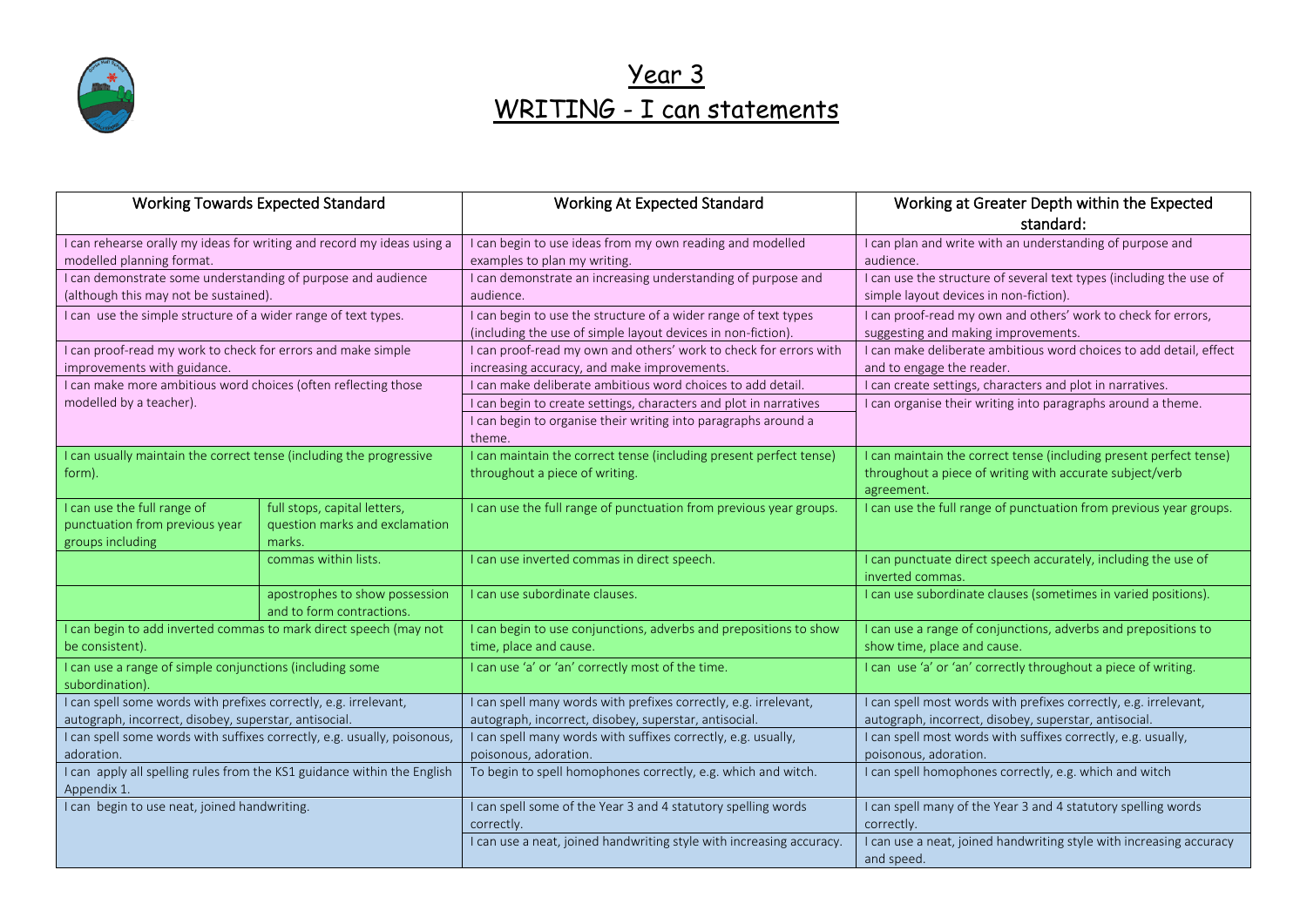

Year 4 WRITING - I can statements

| <b>Working Towards Expected Standard</b>                                                                                                                                                                                                    | <b>Working At Expected Standard</b>                                                                                                                                                                                                                  | Working at Greater Depth within the Expected standard:                                                                                                                               |
|---------------------------------------------------------------------------------------------------------------------------------------------------------------------------------------------------------------------------------------------|------------------------------------------------------------------------------------------------------------------------------------------------------------------------------------------------------------------------------------------------------|--------------------------------------------------------------------------------------------------------------------------------------------------------------------------------------|
| I can use a consistent and appropriate structure in non-fiction texts<br>(including genre-specific layout devices).                                                                                                                         | I can write a range of narratives and non-fiction pieces using a<br>consistent and appropriate structure (including genre-specific<br>layout devices).                                                                                               | I can write a range of narratives that are well-structured and well-<br>paced.                                                                                                       |
| I can write narratives with a clear beginning, middle and end with a<br>clear plot.                                                                                                                                                         | I can write narratives with a clear beginning, middle and end with a<br>coherent plot.                                                                                                                                                               | I can write a range of non-fiction texts that are well-structured<br>with appropriate layout devices                                                                                 |
| I can proofread and amend my own and others' writing with growing<br>confidence.                                                                                                                                                            | I can proofread confidently and amend my own and others'<br>writing, e.g. adding in nouns/pronouns to avoid repetition,<br>recognising where verbs and subjects do not agree or lapses in<br>tense.                                                  | I can proofread consistently and amend my own and others'<br>writing, correcting errors in grammar, punctuation and spelling<br>and adding nouns/pronouns for cohesion.              |
| I can create more detailed settings, characters and plot in narratives.                                                                                                                                                                     | I can create more detailed settings, characters and plot in<br>narratives to engage the reader                                                                                                                                                       | I can create detailed settings, characters and plot in narratives to<br>engage the reader and add atmosphere.                                                                        |
| I can organise their writing into paragraphs around a theme.                                                                                                                                                                                | I can consistently organise their writing into paragraphs around a<br>theme                                                                                                                                                                          | I can consistently organise their writing into paragraphs around a<br>theme to add cohesion and aid the reader.                                                                      |
| I can maintain accurate tense throughout a piece of writing.                                                                                                                                                                                | I can maintain an accurate tense throughout a piece of writing.                                                                                                                                                                                      | I can always maintain an accurate tense throughout a piece of<br>writing.                                                                                                            |
| I can use Standard English verb inflections mostly accurately, e.g. 'we<br>were' rather than 'we was', 'I did' rather than 'I done'.                                                                                                        | I can use Standard English verb inflections accurately, e.g. 'we<br>were' rather than 'we was', 'I did' rather than 'I done'.                                                                                                                        | I can always use Standard English verb inflections accurately, e.g.<br>'we were' rather than 'we was', 'I did' rather than 'I done'.                                                 |
| I can use the full range of punctuation from previous year groups.<br>I can use inverted commas at the beginning and end of direct<br>speech.                                                                                               | I can use the full range of punctuation from previous year groups.<br>I can use all the necessary punctuation in direct speech mostly<br>accurately.                                                                                                 | I can use all the necessary punctuation in direct speech, including a<br>comma after the reporting clause, and all end punctuation within<br>the inverted commas                     |
| I can use apostrophes for singular possession confidently and begin<br>to use apostrophes for plural possession                                                                                                                             | I can use apostrophes for singular and plural possession with<br>increasing confidence.                                                                                                                                                              | I can consistently use apostrophes for singular and plural<br>possession.                                                                                                            |
| I can begin to expand some noun phrases with the addition of<br>modifying adjectives and prepositional phrases, e.g. the strict<br>teacher with curly hair.                                                                                 | I can expand noun phrases regularly with the addition of modifying<br>adjectives and prepositional phrases, e.g. the strict teacher with<br>curly hair.                                                                                              | I can expand noun phrases with the addition of ambitious<br>modifying adjectives and prepositional phrases, e.g. the heroic<br>soldier with an unbreakable spirit.                   |
| I can begin to choose some nouns or pronouns appropriately to aid<br>cohesion and avoid repetition, e.g. he, she, they, it.<br>I can use some fronted adverbials, e.g. As quick as a flash, Last<br>weekend; with some awareness of commas. | I can regularly choose nouns or pronouns appropriately to aid<br>cohesion and avoid repetition, e.g. he, she, they, it.<br>I can use fronted adverbials, e.g. As quick as a flash, Last weekend;                                                     | I can consistently choose nouns or pronouns appropriately to aid<br>cohesion and avoid repetition, e.g. he, she, they, it, etc.                                                      |
| I can spell most words with prefixes correctly, e.g. irrelevant,<br>autograph, incorrect, disobey, superstar, antisocial.<br>I can spell most words with suffixes correctly, e.g. usually, poisonous,<br>adoration.                         | usually demarcated with commas.<br>I can spell all words with prefixes correctly, e.g. irrelevant,<br>autograph, incorrect, disobey, superstar, antisocial.<br>I can spell all words with suffixes correctly, e.g. usually, poisonous,<br>adoration. | I can apply all the spelling rules and guidance from Y3/Y4 English<br>Appendix 1 into their writing (including suggested prefixes,<br>suffixes, homophones and statutory spellings). |
| I can spell homophones correctly, e.g. which and witch.<br>I can spell many of the Year 3 and 4 statutory spelling words<br>correctly.<br>I can use a neat, joined handwriting style consistently.                                          | I can spell homophones correctly, e.g. which and witch.<br>I can spell all of the Year 3 and 4 statutory spelling words correctly.<br>I can consistently use a neat, joined handwriting style.                                                       | I can use their knowledge of word families to help with their<br>spelling.                                                                                                           |
|                                                                                                                                                                                                                                             |                                                                                                                                                                                                                                                      |                                                                                                                                                                                      |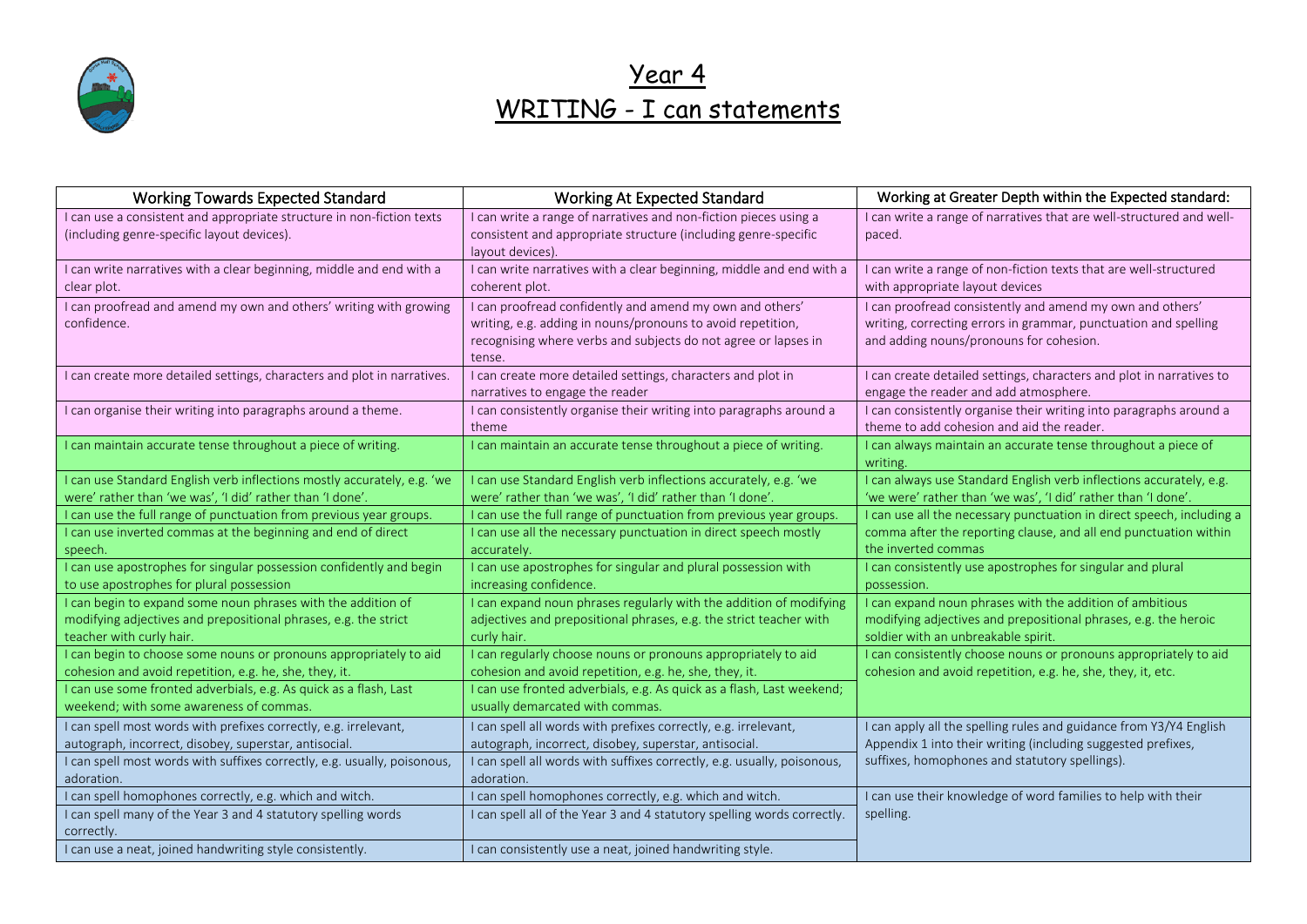

# Year 5 WRITING - I can statements

| <b>Working Towards Expected Standard</b>                                                                                       | Working At Expected Standard                                                                                                        | Working at Greater Depth within the Expected standard:                                                                             |
|--------------------------------------------------------------------------------------------------------------------------------|-------------------------------------------------------------------------------------------------------------------------------------|------------------------------------------------------------------------------------------------------------------------------------|
| I can write for a range of purposes and audiences with ideas that are<br>usually sustained, well-paced and logical.            | I can write for a range of purposes and audiences, confidently<br>selecting structure and organisation of a text depending on       | I can consistently produce sustained and accurate writing from<br>different narrative and non-fiction genres with appropriate      |
|                                                                                                                                | audience and purpose.                                                                                                               | structure, organisation and layout devices for a range of                                                                          |
|                                                                                                                                |                                                                                                                                     | audiences and purposes.                                                                                                            |
| I can select appropriate grammar and vocabulary to match the                                                                   | I can describe settings, characters and atmosphere to consciously                                                                   | I can describe settings, characters and atmosphere with carefully                                                                  |
| purpose and audience of their writing.                                                                                         | engage the reader.                                                                                                                  | chosen vocabulary to enhance mood, clarify meaning and create<br>pace.                                                             |
| I can describe settings, characters and atmosphere with increasing                                                             | I can use dialogue to convey a character and advance the action                                                                     | I can regularly use dialogue to convey a character and advance the                                                                 |
| awareness of the reader.                                                                                                       | with increasing confidence.                                                                                                         | action.                                                                                                                            |
| I can begin to use dialogue to convey a character and advance the<br>action.                                                   | I can select and use organisational and presentational devices that<br>are relevant to the text type, e.g. headings, bullet points, | I can proof-read work to précis longer passages by removing<br>unnecessary repetition or irrelevant details                        |
|                                                                                                                                | underlining, etc.                                                                                                                   |                                                                                                                                    |
| I can use organisational and presentational devices that are relevant                                                          | I can begin to proofread work to precise longer passages by                                                                         | I can consistently link ideas across paragraphs.                                                                                   |
| to the text type, e.g. headings, bullet points, underlining, etc.                                                              | removing unnecessary repetition or irrelevant details                                                                               |                                                                                                                                    |
| I can create paragraphs that are usually suitably linked (some                                                                 | I can create paragraphs that are usually suitably linked.                                                                           | I can proofread my work and assess the effectiveness of my own                                                                     |
| transitions may be awkward).                                                                                                   |                                                                                                                                     | and others' writing and make necessary corrections and                                                                             |
|                                                                                                                                |                                                                                                                                     | improvements.                                                                                                                      |
| I can proofread my work and assess the effectiveness of their own                                                              | I can proofread my work and assess the effectiveness of my own                                                                      | I can begin to perform their own compositions, using appropriate                                                                   |
| and others' writing and make necessary corrections.                                                                            | and others' writing and make necessary corrections and<br>improvements.                                                             | intonation, volume, and movement so that meaning is clear.                                                                         |
| I can use the full range of punctuation from previous year groups.                                                             | I can use the full range of punctuation from previous year groups.                                                                  | I can use commas consistently to clarify meaning or to avoid                                                                       |
|                                                                                                                                |                                                                                                                                     | ambiguity.                                                                                                                         |
| I can begin to use commas to clarify meaning or to avoid ambiguity.                                                            | I can use commas to clarify meaning or to avoid ambiguity with                                                                      | I can use a wide range of linking words/phrases between                                                                            |
|                                                                                                                                | increasing accuracy.                                                                                                                | sentences and paragraphs to build cohesion including time                                                                          |
|                                                                                                                                |                                                                                                                                     | adverbials, e.g. later; place adverbials, e.g. nearby; and number,                                                                 |
|                                                                                                                                |                                                                                                                                     | e.g. secondly.                                                                                                                     |
| I can begin to use a wider range of linking words/phrases between<br>sentences and paragraphs to build cohesion including time | I can use a wider range of linking words/phrases between<br>sentences and paragraphs to build cohesion including time               | I can use relative clauses beginning with a relative pronoun with<br>confidence (who, which, where, when, whose, that, and omitted |
| adverbials, e.g. later; place adverbials, e.g. nearby; and number, e.g.                                                        | adverbials, e.g. later; place adverbials, e.g. nearby; and number,                                                                  | relative pronouns), e.g. Professor Scriffle, who was a famous                                                                      |
| secondly.                                                                                                                      | e.g. secondly.                                                                                                                      | inventor, had made a new discovery.                                                                                                |
| I can begin to experiment with relative clauses with support and                                                               | I can use relative clauses beginning with a relative pronoun (who,                                                                  | I can use brackets, dashes or commas to indicate parenthesis.                                                                      |
| modelling.                                                                                                                     | which, where, when, whose, that), e.g. Professor Scriffle, who was                                                                  |                                                                                                                                    |
|                                                                                                                                | a famous inventor, had made a new discovery.                                                                                        |                                                                                                                                    |
| I can begin to use some adverbs and modal verbs to indicate                                                                    | I can use brackets, dashes or commas to begin to indicate                                                                           | I can use a range of adverbs and modal verbs to indicate degrees                                                                   |
| degrees of possibility, e.g. surely, perhaps, should, might, etc.                                                              | parenthesis.                                                                                                                        | of possibility, e.g. surely, perhaps, should, might, etc.                                                                          |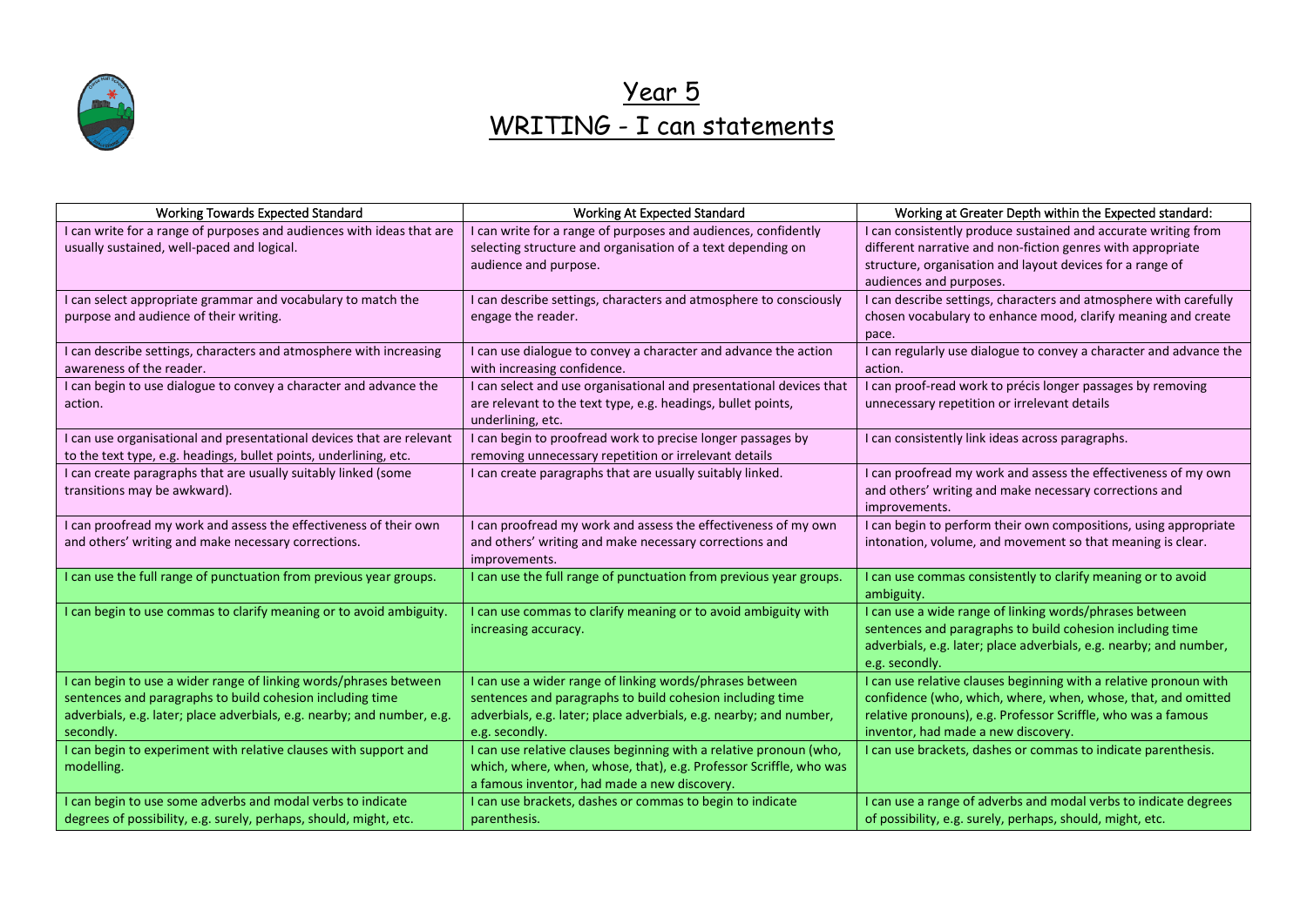|                                                                         | I can use adverbs and modal verbs to indicate degrees of<br>possibility, e.g. surely, perhaps, should, might, etc. |                                                                      |
|-------------------------------------------------------------------------|--------------------------------------------------------------------------------------------------------------------|----------------------------------------------------------------------|
| I can spell some verb prefixes correctly, e.g. deactivate, overturn,    | I can spell many verb prefixes correctly, e.g. deactivate, overturn,                                               | I can spell many verb prefixes correctly, e.g. deactivate, overturn, |
| misconduct, etc.                                                        | misconduct, etc.                                                                                                   | misconduct, etc.                                                     |
| I can begin to convert nouns or adjectives into verbs using suffixes,   | I can convert nouns or adjectives into verbs using suffixes, e.g.                                                  | I can convert nouns or adjectives into verbs using suffixes, e.g.    |
| e.g. designate, classify, criticise, etc.                               | designate, classify, criticise, etc                                                                                | designate, classify, criticise, etc                                  |
| I can spell some complex homophones correctly, e.g. affect/effect,      | I can spell many complex homophones correctly, e.g.                                                                | I can spell many complex homophones correctly, e.g.                  |
| practice/practise, etc.                                                 | affect/effect, practice/practise, etc.                                                                             | affect/effect, practice/practise, etc.                               |
| I can spell some words correctly from the Y5/6 statutory spelling list. | I can spell many words correctly from the Y5/6 statutory spelling                                                  | I can spell many words correctly from the Y5/6 statutory spelling    |
|                                                                         | list.                                                                                                              | list.                                                                |
| I can write legibly, fluently and with increasing speed.                | I can write legibly, fluently and with increasing speed.                                                           | I can write legibly, fluently and with increasing speed.             |